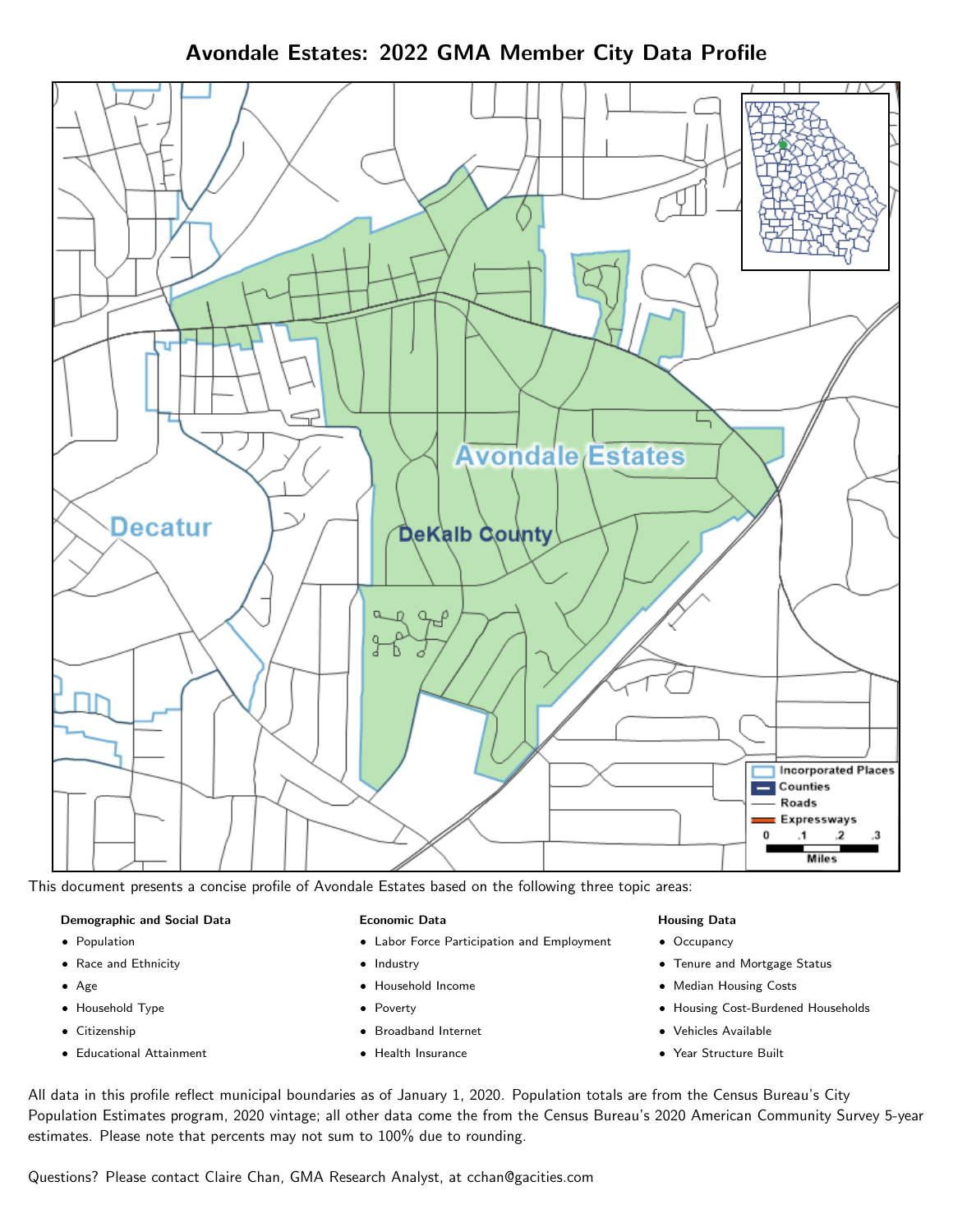## Avondale Estates: Demographic and Social



Age 0% 2% 4% 6% 8% Male <u>Communicular Female</u> 8% 6% 4% 2% 85 and over 80-84 75-79 70-74 65-69 60-64 55-59 50-54 45-49 40-44 35-39 30-34 25-29 20-24 15-19  $10-14$ 5-9 Under 5

**Citizenship** 



#### Source: American Community Survey, 2020 5-year estimates, table B05002 Source: American Community Survey, 2020 5-year estimates, table B15002

Race and Ethnicity



Source: U.S. Census Bureau, City Population Estimates, 2020 vintage Source: American Community Survey, 2020 5-year estimates, table B03002



Source: American Community Survey, 2020 5-year estimates, table B01001 Source: American Community Survey, 2020 5-year estimates, table B11001

#### Educational Attainment



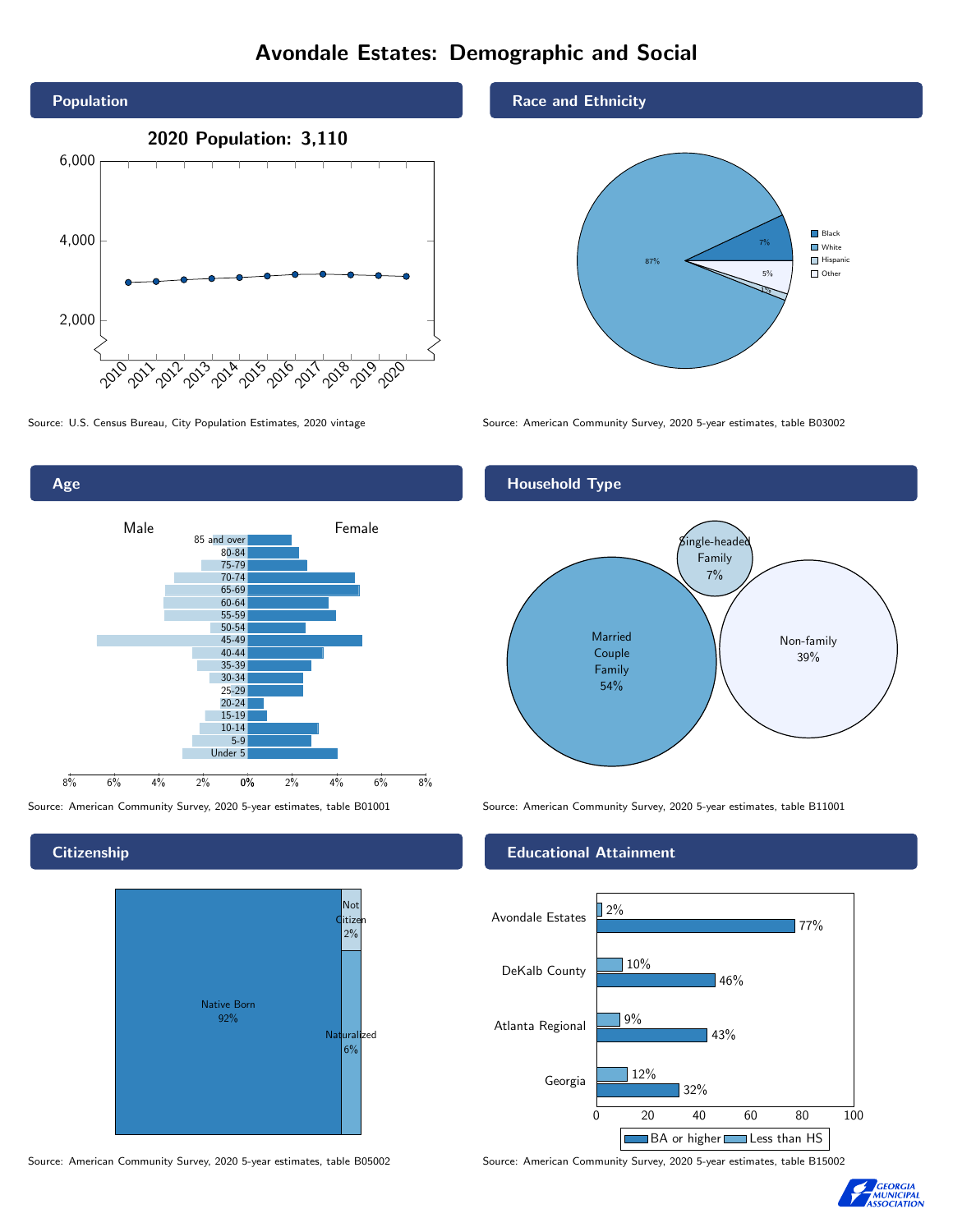## Avondale Estates: Economic



Source: American Community Survey, 2020 5-year estimates, table B23001 Note: Unemployment rate is based upon the civilian labor force.



Source: American Community Survey, 2020 5-year estimates, tables B19013 and B19025 Source: American Community Survey, 2020 5-year estimates, table B17010



#### Industry

| Agriculture, forestry, fishing and hunting, and mining      | $0\%$ |
|-------------------------------------------------------------|-------|
| Construction                                                | 2%    |
| Manufacturing                                               | 4%    |
| <b>Wholesale Trade</b>                                      | 2%    |
| Retail Trade                                                | 7%    |
| Transportation and warehousing, and utilities               | $1\%$ |
| Information                                                 | 7%    |
| Finance and insurance, real estate, rental, leasing         | 7%    |
| Professional, scientific, mgt, administrative, waste mgt    | 22%   |
| Educational services, and health care and social assistance | 28%   |
| Arts, entertainment, recreation, accommodation, food        | 6%    |
| service                                                     |       |
| Other services, except public administration                | $9\%$ |
| Public administration                                       | 5%    |

Source: American Community Survey, 2020 5-year estimates, table C24030

#### Poverty



#### Health Insurance



Source: American Community Survey, 2020 5-year estimates, table B28002 Source: American Community Survey, 2020 5-year estimates, table B18135